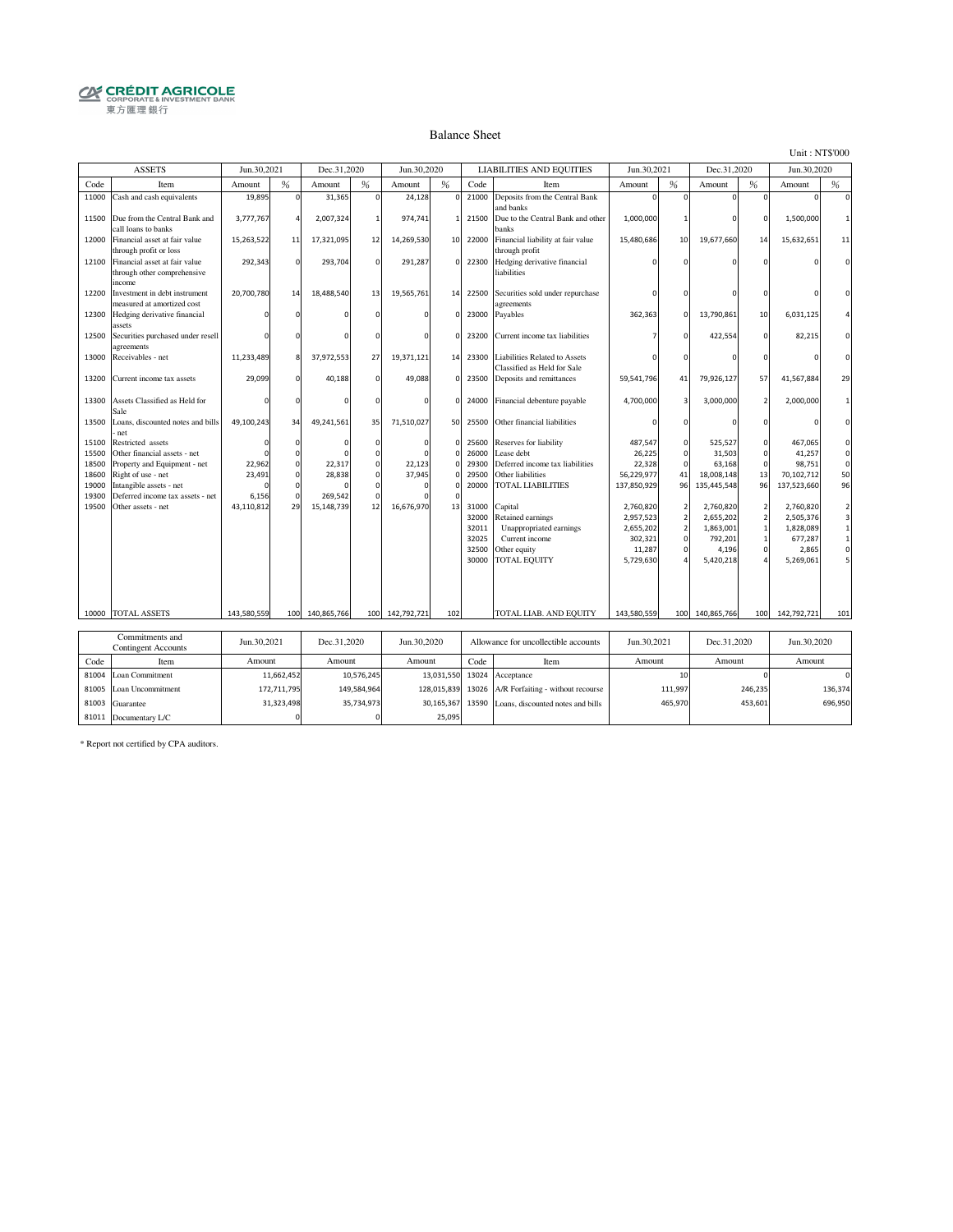**CRÉDIT AGRICOLE**<br>CORPORATE & INVESTMENT BANK 東方匯理銀行

#### Consolidate Income Statement

Unit : NT\$'000

|       |                                                                                                              | 2021Q2     |              | 2020Q2       |             | As of Jun 30,2021 |                | As of Jun 30,2020 |             | Variable %  |
|-------|--------------------------------------------------------------------------------------------------------------|------------|--------------|--------------|-------------|-------------------|----------------|-------------------|-------------|-------------|
| 代碼    | 項<br>目                                                                                                       | Amount     | %            | Amount       | %           | Amount            | %              | Amount            | %           |             |
| 41000 | Interest income                                                                                              | 181,883    | 48           | 251,699      | 39          | 381,377           | 48             | 251,699           | 39          | 381,377     |
| 51000 | Interest expense                                                                                             | (109, 133) | (26)         | (205, 105)   | (32)        | (207, 861)        | (26)           | (205, 105)        | (32)        | (207, 861)  |
|       | Net interest (expense) income                                                                                | 72,750     | 22           | 46,594       | (9)         | 173,516           | 22             | 46,594            | (9)         | 173,516     |
|       | Other operating income                                                                                       |            |              |              |             |                   |                |                   |             |             |
|       | Commission income                                                                                            | 77,797     | 17           | 70,105       | 11          | 137,822           | 17             | 70,105            | 11          | 137,822     |
|       | Gain (loss) on financial assets or liabilities                                                               | (297, 303) | 240          | (1,964,525)  | (307)       | 1,897,014         | 240            | (1,964,525)       | (307)       | 1,897,014   |
|       | measured at fair value through profit and loss<br>Gain (loss) on debt instrument at fair value through other | (808)      | $\mathbf 0$  | (232)        | $\pmb{0}$   | (1, 572)          | $\overline{0}$ | (232)             | 0           | (1, 572)    |
|       | comprehensive income                                                                                         |            |              |              |             |                   |                |                   |             |             |
|       | Gain (loss) on financial asset measured at amortized cost                                                    | O          | 0            | $\Omega$     | $\mathbf 0$ |                   | 0              | $\Omega$          | $\mathbf 0$ | 0           |
|       | Foreign exchange gains (losses) - net                                                                        | 414,296    | (213)        | 2,422,767    | 378         | (1,681,472)       | (213)          | 2,422,767         | 378         | (1,681,472) |
|       | Impairment loss on assets (reversal of                                                                       | (2, 246)   | $\mathbf 0$  | 1,265        | $\mathbf 0$ | (2, 153)          | $\pmb{0}$      | 1,265             | $\pmb{0}$   | (2, 153)    |
|       | impairment loss on assets)                                                                                   |            |              |              |             |                   |                |                   |             |             |
|       | Others                                                                                                       | 71,240     | 34           | 64,272       | 10          | 265,856           | 34             | 64,272            | 10          | 265,856     |
|       | Net income                                                                                                   | 335,726    | 100          | 640,246      | 83          | 789,011           | 100            | 640,246           | 83          | 789,011     |
| 58200 | Bad debt expenses                                                                                            | 287,946    | 21           | 69,282       | 11          | 166,202           | 21             | 69,282            | 11          | 166,202     |
|       | Operating expenses                                                                                           |            |              |              |             |                   |                |                   |             |             |
| 58500 | Employee benefits                                                                                            | (91, 781)  | (22)         | (85,005)     | (13)        | (175, 431)        | (22)           | (85,005)          | (13)        | (175, 431)  |
| 59000 | Depreciation and amortization expense                                                                        | (7,015)    | (2)          | (5, 877)     | (1)         | (13,075)          | (2)            | (5, 877)          | (1)         | (13, 075)   |
| 59500 | Other general and administrative expenses                                                                    | (115, 614) | (30)         | (149, 410)   | (23)        | (238, 291)        | (30)           | (149, 410)        | (23)        | (238, 291)  |
|       | Consolidated income (loss) from continuing operations before<br>income tax                                   | 409,262    | 67           | 469,236      | 78          | 528,416           | 67             | 469,236           | 78          | 528,416     |
| 61003 | Consolidated income (loss) from continuing operations - Income                                               | (50, 738)  | (29)         | (38, 378)    | (11)        | (226, 095)        | (29)           | (38, 378)         | (11)        | (226, 095)  |
|       | tax (expense) benefit                                                                                        |            |              |              |             |                   |                |                   |             |             |
|       | Consolidated income (loss) from continuing operations - after                                                | 358,524    | 38           | 430,858      | 67          | 302,321           | 38             | 430,858           | 67          | 302,321     |
| 62500 | income tax<br>Income (loss) from discontinued operations                                                     | O          | 0            | $\mathsf{C}$ | 0           | $\Omega$          | 0              | 0                 | $\Omega$    |             |
|       | Net income (loss)                                                                                            | 358,524    | 38           | 430,858      | 67          | 302,321           | 38             | 430,858           | 67          | 302,321     |
|       |                                                                                                              |            |              |              |             |                   |                |                   |             |             |
|       | Other comprehensive income                                                                                   |            |              |              |             |                   |                |                   |             |             |
| 65201 | Remeasurement of defined benift plans                                                                        | $\Omega$   | 0            | $\mathbf 0$  | $\pmb{0}$   | $\Omega$          | 0              | 0                 | 0           | 0           |
| 65301 | Exchange differences on cumulative translation adjustments                                                   | 2,967      | $\mathbf{1}$ | 745          | $\pmb{0}$   | 6,896             | $\mathbf{1}$   | 745               | 0           | 6,896       |
| 65308 | Unrealized gain (loss) on debt instrument at fair value through                                              | 12         | $\mathbf 0$  | (389)        | $\pmb{0}$   | 95                | 0              | (389)             | 0           | 95          |
|       | other comprehensive income                                                                                   |            |              |              |             |                   |                |                   |             |             |
| 65310 | Gain on reversal of impairment loss on debt instrument at fair                                               | 0          | $\mathbf 0$  | $\Omega$     | $\mathbf 0$ | O                 | $\Omega$       | $\Omega$          | 0           | $\mathbf 0$ |
| 65320 | value through other comprehensive income<br>Other comprehensive income after tax                             | $\Omega$   | 0            | $\Omega$     | $\pmb{0}$   |                   | 0              | 0                 | O           | $\Omega$    |
| 65000 |                                                                                                              | 2,979      | $\mathbf{1}$ | 357          | $\mathbf 0$ | 6,991             | $\mathbf 1$    | 357               | 0           | 6,991       |
|       | Total other comprehensive income                                                                             |            |              |              |             |                   |                |                   |             |             |
|       | Net income belong to:                                                                                        |            |              |              |             |                   |                |                   |             |             |
|       | Owners' equity                                                                                               | 358,524    | 38           | 430,858      | 67          | 302,321           | 38             | 430,858           | 67          | 302,321     |
|       | Non-controlling Interests                                                                                    |            |              | $\Omega$     | 0           | 0                 | $\Omega$       |                   |             |             |
|       | Total other comprehensive income belong to:                                                                  |            |              |              | $\mathbf 0$ |                   | 0              |                   |             |             |
|       | Owners' equity                                                                                               | 361,503    | 39           | 431,214      | 68          | 309,312           | 39             | 431,214           | 68          | 309,312     |
|       | Non-controlling Interests                                                                                    |            |              |              |             |                   |                |                   |             |             |
|       |                                                                                                              |            |              |              |             |                   |                |                   |             |             |

\* Report not certified by CPA auditors.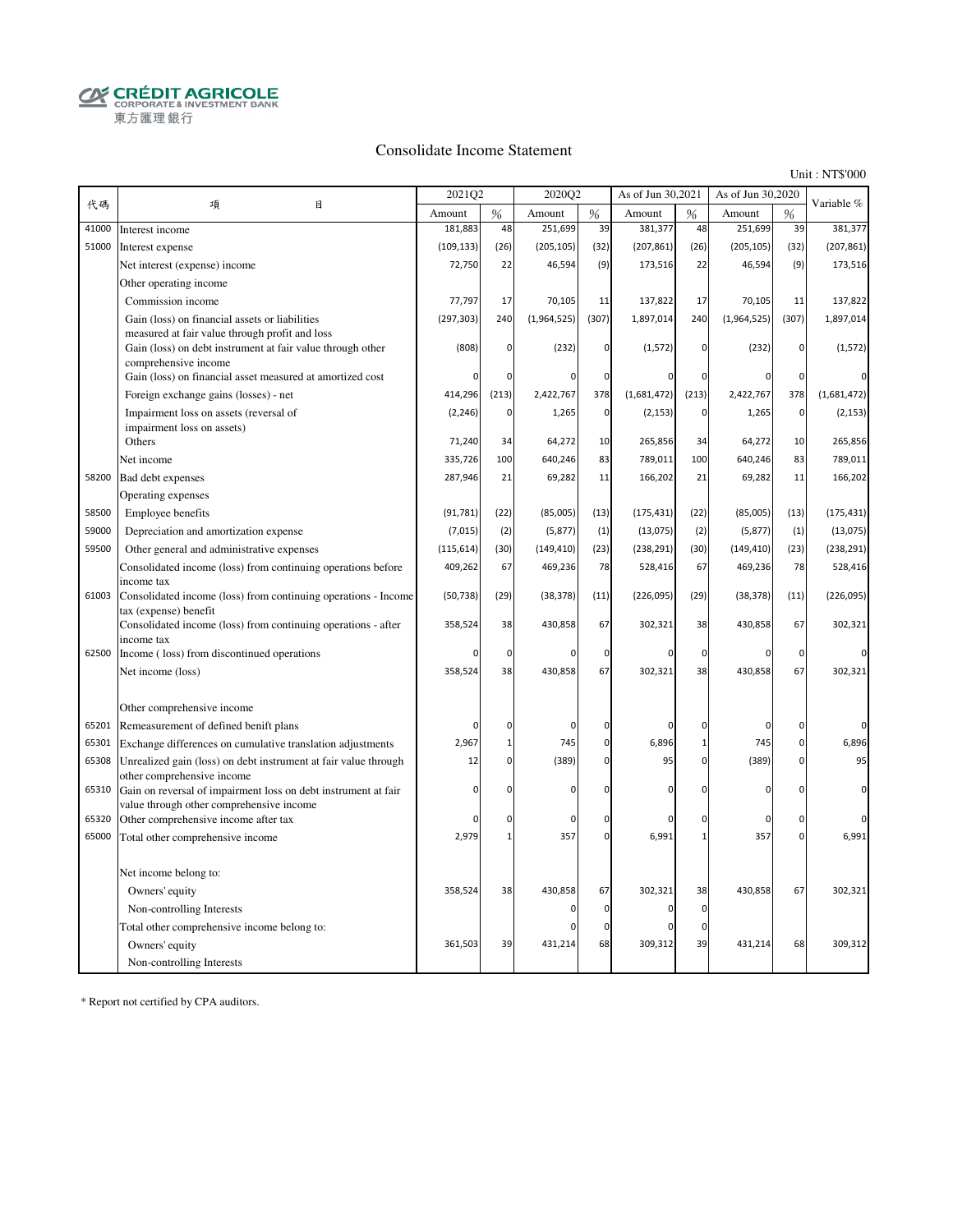

### Information on fair value hierarchy of financial instruments

Unit : NT\$'000

| Instrument item meansured at fair value        |            | Jun.30.2021 |            |         |            | Jun.30,2020 |            |         |
|------------------------------------------------|------------|-------------|------------|---------|------------|-------------|------------|---------|
|                                                | Total      | Level 1     | Level 2    | Level 3 | Total      | Level 1     | Level 2    | Level 3 |
| Non-derivative financial instruments           |            |             |            |         |            |             |            |         |
| Asset                                          |            |             |            |         |            |             |            |         |
| Financial assets designated at fair value      |            |             |            |         |            |             |            |         |
| through profit or loss                         |            |             |            |         |            |             |            |         |
| Held for trading financial asset               |            |             |            |         |            |             |            |         |
| Equity investment                              |            |             |            |         |            |             |            |         |
| Bond investment                                |            |             |            |         |            |             |            |         |
| Others                                         |            |             |            |         |            |             |            |         |
| Financial assets designated at fair value      |            |             |            |         |            |             |            |         |
| through profit or loss on initial recognition  |            |             |            |         |            |             |            |         |
| Financial asset at fair value through other    | 292,528    | 292,528     |            |         | 291,482    | 200,517     | 90,965     |         |
| comprehensive income                           |            |             |            |         |            |             |            |         |
| Equity investment                              | ä,         |             |            |         |            |             |            |         |
| Bond investment                                | 292,528    | 292,528     |            |         | 291,482    | 200,517     | 90,965     |         |
| Others                                         |            |             |            |         |            | ٠           |            |         |
| Investment in debt instrument measured at      | 20,700,780 | 10,062      | 20,690,718 |         | 19,565,761 | 901,768     | 18,663,993 |         |
| amortized cost                                 |            |             |            |         |            |             |            |         |
| Equity investment                              |            |             |            |         |            |             |            |         |
| Bond investment                                | 5,007,998  | 10,062      | 4,997,936  |         | 8,865,761  | 901,768     | 7,963,993  |         |
| Others                                         | 15,692,782 |             | 15,692,782 |         | 10,700,000 |             | 10,700,000 |         |
| Liabilities                                    |            |             |            |         |            |             |            |         |
| Financial liabilities designated at fair value |            |             |            |         |            |             |            |         |
| through profit or loss                         |            |             |            |         |            |             |            |         |
| Held for trading financial liabilities         |            |             |            |         |            |             |            |         |
| Financial liabilities designated at fair value |            |             |            |         |            |             |            |         |
| through profit or loss on initial recognition  |            |             |            |         |            |             |            |         |
| Derivatives financial instruments              |            |             |            |         |            |             |            |         |
| Asset                                          |            |             |            |         |            |             |            |         |
| Financial assets designated at fair value      | 15,263,522 |             | 15,263,522 |         | 14,269,530 |             | 14,269,530 |         |
| through profit or loss                         |            |             |            |         |            |             |            |         |
| Hedging derivative financial assets            |            |             |            |         |            |             |            |         |
| Liabilities                                    |            |             |            |         |            |             |            |         |
| Financial liabilities designated at fair value | 15,480,686 |             | 15,480,686 |         | 15,632,651 |             | 15,632,651 |         |
| through profit or loss                         |            |             |            |         |            |             |            |         |
| Hedging derivative financial liabilities       |            |             |            |         |            | ٠           |            |         |

#### Financial asset changes in fair value measurement level 3

|                                               |           |           |                       |                 |                        |                |                        | Unit : NTS'000             |
|-----------------------------------------------|-----------|-----------|-----------------------|-----------------|------------------------|----------------|------------------------|----------------------------|
|                                               | Beginning |           | Profit/Loss valuation |                 | Increase during period |                | Decrease during period |                            |
| Item                                          | retained  | Income    | Other comprehe        | Buy in or issue | Transfers to           | Sale, disposal | Converted out          | Ending retained<br>earning |
|                                               | earnging  | statement | income                |                 | Level 3                | or settlement  | from Level 3           |                            |
| Financial assets designated at fair value     |           |           |                       |                 |                        |                |                        |                            |
| through profit or loss                        |           |           |                       |                 |                        |                |                        |                            |
| Held for trading financial assets             |           |           |                       |                 |                        |                |                        |                            |
| Financial assets designated at fair value     |           |           |                       |                 |                        |                |                        |                            |
| through profit or loss on initial recognition |           |           |                       |                 |                        |                |                        |                            |
| Financial asset at fair value through other   |           |           |                       |                 |                        |                |                        |                            |
| comprehensive income                          |           |           |                       |                 |                        |                |                        |                            |
| Investment in debt instrument measured at     |           |           |                       |                 |                        |                |                        |                            |
| amortized cost                                |           |           |                       |                 |                        |                |                        |                            |
| Hedging derivative financial assets           |           |           |                       |                 |                        |                |                        |                            |
|                                               |           |           |                       |                 |                        |                |                        |                            |

### Financial liabilities changes in fair value measurement level 3

|                                                                                                 |                      |                                               |                 |                         |                                 |                               | Unit: NT\$'000             |
|-------------------------------------------------------------------------------------------------|----------------------|-----------------------------------------------|-----------------|-------------------------|---------------------------------|-------------------------------|----------------------------|
|                                                                                                 | Beginning            |                                               |                 | Increase during period  |                                 | Decrease during period        |                            |
| Item                                                                                            | retained<br>earnging | Valuation of profit/loss during<br>the period | Buy in or issue | Transfers to<br>Level 3 | Sale, disposal<br>or settlement | Converted out<br>from Level 3 | Ending retained<br>earning |
| Financial liabilities designated at fair value                                                  |                      |                                               |                 |                         |                                 |                               |                            |
| through profit or loss                                                                          |                      |                                               |                 |                         |                                 |                               |                            |
| Held for trading financial liabilities                                                          |                      |                                               |                 |                         |                                 |                               |                            |
| Financial liabilities designated at fair value<br>through profit or loss on initial recognition |                      |                                               |                 |                         |                                 |                               |                            |
| Hedging derivative financial liabilities                                                        |                      |                                               |                 |                         |                                 |                               |                            |

Unit : NT\$'000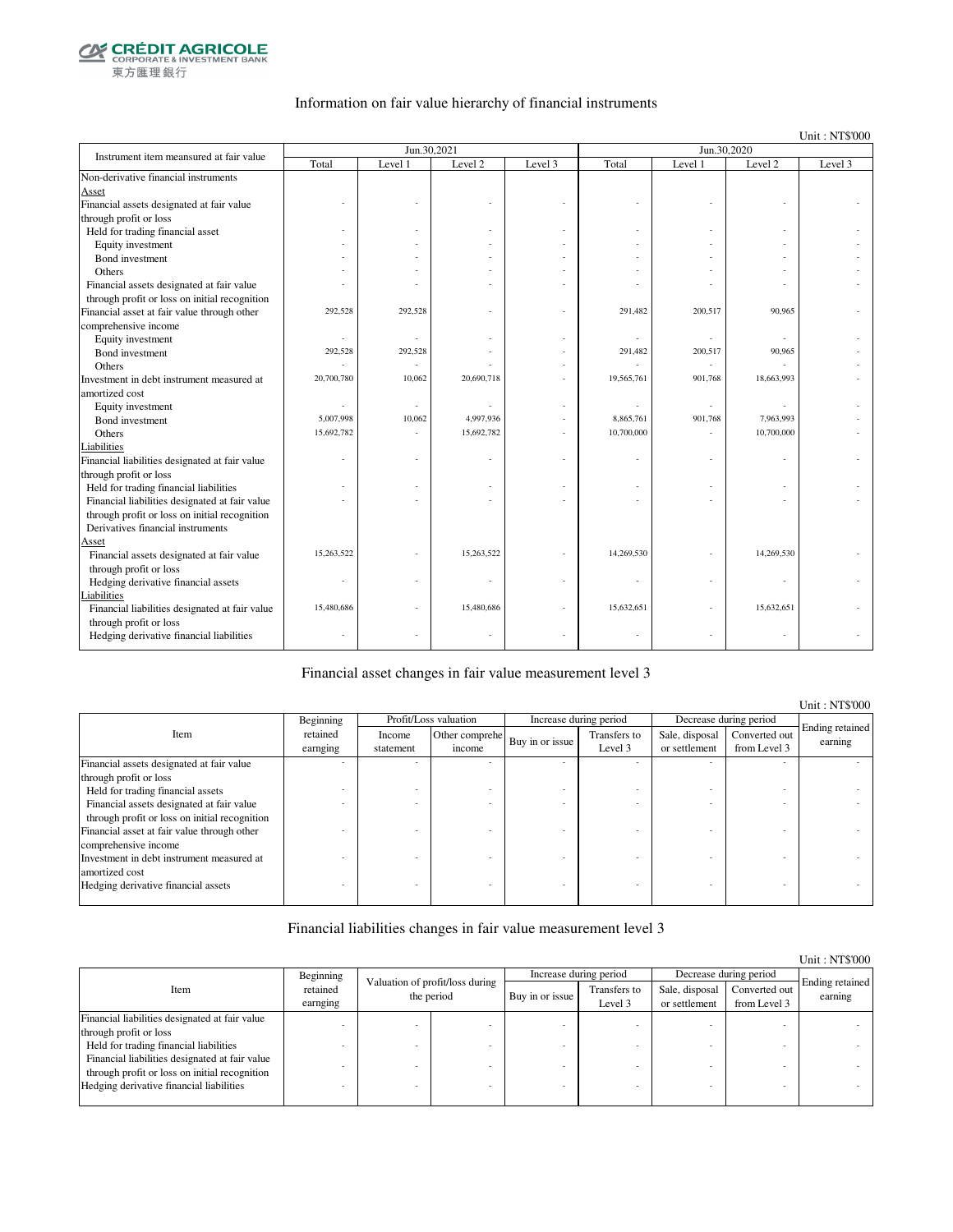

### ASSETS QUALITY

Unit : NT\$'000, %

|                            | Year \ Month                     |                          |                          | Jun.30,2021                                     |                     |                                                                  |                   |                          | Jun.30,2020                                     |                      |                                                      |
|----------------------------|----------------------------------|--------------------------|--------------------------|-------------------------------------------------|---------------------|------------------------------------------------------------------|-------------------|--------------------------|-------------------------------------------------|----------------------|------------------------------------------------------|
|                            | <b>ITEM</b>                      | Overdue<br>Amount        | Loan<br>Amount           | $%$ of<br>Overdue<br>loans<br>to Total<br>loans |                     | $%$ of<br>Loan loss reserve Loan loss reserve<br>to Overdue Loan | Overdue<br>Amount | Loan<br>Amount           | $%$ of<br>Overdue<br>loans<br>to Total<br>loans | Loan loss<br>reserve | $%$ of<br>Loan loss<br>reserve<br>to Overdue<br>Loan |
| Corporate Finance          | Security                         | -                        |                          | ۰                                               | 465,970             |                                                                  | -                 | 37,589                   |                                                 | 696,950              |                                                      |
|                            | Unsecurity                       | $\overline{\phantom{a}}$ | 49,566,213               |                                                 |                     |                                                                  |                   | 72,169,387               |                                                 |                      |                                                      |
|                            | Housing Loan                     |                          |                          | $\sim$                                          |                     |                                                                  |                   | $\overline{\phantom{0}}$ |                                                 |                      |                                                      |
|                            | Cash card                        |                          |                          | $\overline{\phantom{a}}$                        |                     | <b>NA</b>                                                        | ۰                 |                          |                                                 |                      | <b>NA</b>                                            |
| <b>Consumer Finace</b>     | Small credit Loan                |                          |                          | $\sim$                                          |                     |                                                                  | ٠                 |                          |                                                 |                      |                                                      |
|                            | Security<br>Others<br>Unsecurity |                          | $\overline{\phantom{a}}$ |                                                 |                     |                                                                  | ۰                 | ٠                        |                                                 |                      |                                                      |
|                            | Total                            | $\overline{\phantom{a}}$ | 49,566,213               | $\overline{\phantom{a}}$                        | 465,970             |                                                                  |                   | 72,206,976               |                                                 | 696,950              |                                                      |
|                            |                                  | Overdue<br>Amount        | A/R<br>Amount            | $%$ of<br>Overdue A/R<br>to Total A/R           | Provision<br>Amount | $%$ of<br>Provision to<br>Overdue Loan                           | Overdue<br>Amount | A/R<br>Amount            | $%$ of<br>Overdue A/R<br>to Total A/R           | Provision<br>Amount  | $%$ of<br>Provision to<br>Overdue<br>Loan            |
| Credit card                |                                  |                          |                          | $\sim$                                          |                     |                                                                  |                   |                          |                                                 |                      |                                                      |
|                            | Factoring-without recourse       |                          | 11,196,711               | $\sim$                                          | 111,997             | <b>NA</b>                                                        | 13,637,390        |                          |                                                 | 136,374              | <b>NA</b>                                            |
| Other non-performing loans |                                  | $\overline{\phantom{a}}$ |                          | $\overline{\phantom{a}}$                        |                     |                                                                  | ۰                 |                          |                                                 |                      |                                                      |

| Year \ Month                                                               | Jun.30,2021 | Jun. 30, 2020 |
|----------------------------------------------------------------------------|-------------|---------------|
| Loan classified as non-Pass-Due with normal payment after debt negotiation |             |               |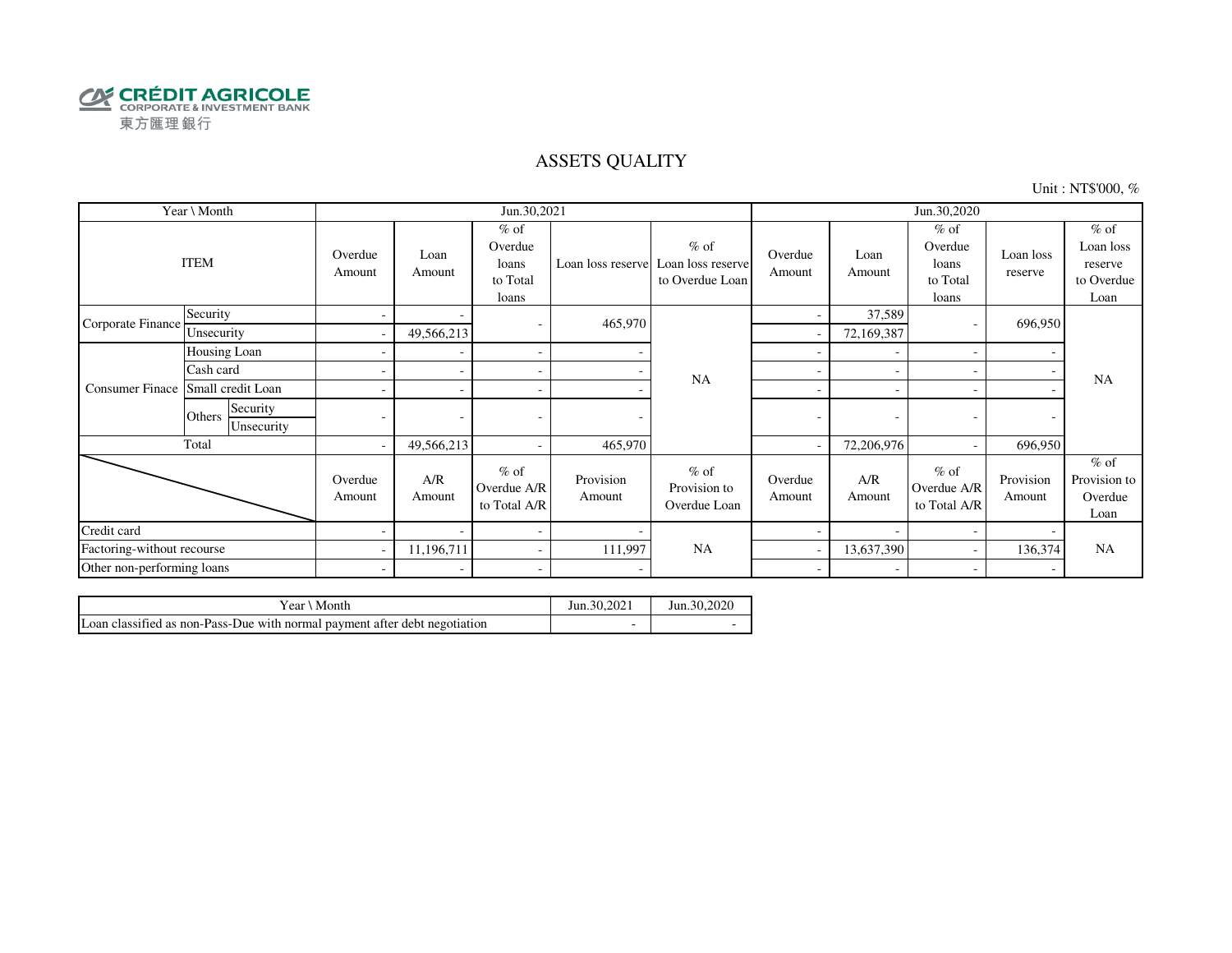

# Credit Exposure Concentration

Unit : NT\$'000, %

| Year $\setminus$<br>Month |                         | Jun.30,2021                                |               |                                              |                           | Jun.30,2020                                |               |                                              |
|---------------------------|-------------------------|--------------------------------------------|---------------|----------------------------------------------|---------------------------|--------------------------------------------|---------------|----------------------------------------------|
| Ranking                   | Group Name              | <b>INDUSTRIAL</b><br><b>CLASSIFICATION</b> | Credit Amount | % of Credit<br>amount to<br>net worth $(\%)$ | Group Name                | <b>INDUSTRIAL</b><br><b>CLASSIFICATION</b> | Credit Amount | % of Credit<br>amount to<br>net worth $(\%)$ |
|                           | Taxxx Sexx Coxxxxxxx    | Manufacturing                              | 16,106,398    |                                              | 281% Taxxx Sexx Coxxxxxxx | Manufacturing                              | 31,456,300    | 549%                                         |
| 2                         | <b>Axxxx</b>            | Manufacturing                              | 10,193,248    |                                              | 178% Axxxx                | Manufacturing                              | 13,637,390    | 238%                                         |
| 3                         | <b>FOXXXXX PIXXXXXX</b> | Manufacturing                              | 9,192,919     |                                              | 160% FOXXXXX PlXXXXXX     | Manufacturing                              | 11,331,380    | 198%                                         |
| 4                         | <b>MXXXXXXXX</b>        | Power Supplier                             | 6,076,535     |                                              | $106\%$ Hxx Hxx           | Manufacturing                              | 5,028,151     | 88%                                          |
| 5                         | Yxxxxxx Wxxx Pxxxx      | Power Supplier                             | 5,510,071     |                                              | 96% CXXXX SXXXX           | Manufacturing                              | 3,811,401     | 67%                                          |
| 6                         | <b>Fxx Eaxxxx</b>       | Manufacturing                              | 5,290,000     |                                              | 92% Txxxxx Cxxxxx         | Manufacturing                              | 3,652,465     | 64%                                          |
| 7                         | CXXXXXXXX WXXX PXXXX    | Power Supplier                             | 4,498,352     |                                              | 79% Daxxxxx               | <b>Financial Service</b>                   | 3,500,000     | 61%                                          |
| 8                         | Daxxxxx                 | <b>Financial Service</b>                   | 3,800,000     |                                              | 66% Fxx Eaxxxx            | Manufacturing                              | 3,314,860     | 58%                                          |
| 9                         | YXXXX Corp.             | Manufacturing                              | 3,000,000     |                                              | 52% Mxxxxxxxx             | Power Supplier                             | 3,162,710     | 55%                                          |
| 10                        | <b>Cxxx</b>             | Construction                               | 2,950,093     |                                              | 51% YXXXXXX WXXX PXXXX    | Power Supplier                             | 2,260,482     | 39%                                          |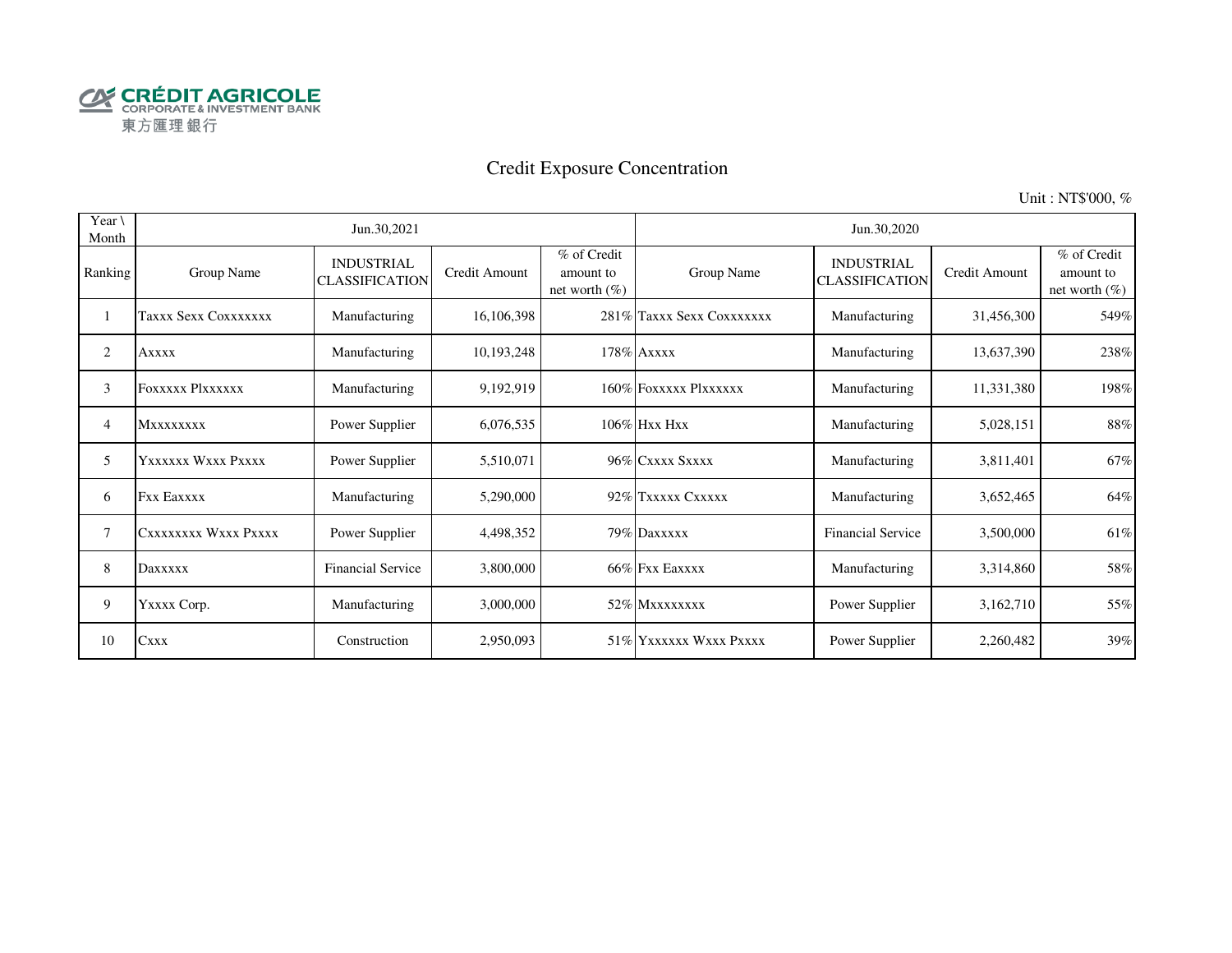

### Interest-Rate Sensitivity - TWD Currency Jun.30,2021

Unit : NT\$'000, %

| <b>ITEM</b>                                    | $0$ to $90$ days                                 | 91 to 180 days | 181 days to 1 year       | over 1 year | <b>TOTAL</b> |  |
|------------------------------------------------|--------------------------------------------------|----------------|--------------------------|-------------|--------------|--|
| Sensitive assets                               | 21,571,150                                       | 9,300,000      | 10,960,000               | 10,249,794  | 52,080,944   |  |
| Sensitive liabilities                          | 2,018,773                                        | ۰              | $\overline{\phantom{a}}$ | 5,766,236   | 7,785,009    |  |
| Sensitive Gap                                  | 19,552,377                                       | 9,300,000      | 10,960,000               | 4,483,558   | 44,295,935   |  |
| Equity                                         |                                                  |                |                          |             | 5,795,926    |  |
|                                                | Ratio of interest-rate sensitive assets to liabi |                |                          |             | 668.99%      |  |
| Ratio of interest-rate sensitive gap to equity |                                                  |                |                          |             |              |  |

# Interest-Rate Sensitivity - USD Currency Jun.30,2021

Unit : US\$'000, %

| <b>ITEM</b>                                                   | $0$ to $90$ days | 91 to $180$ days | 181 days to 1 year | over 1 year              | <b>TOTAL</b> |  |  |  |  |
|---------------------------------------------------------------|------------------|------------------|--------------------|--------------------------|--------------|--|--|--|--|
| Sensitive assets                                              | 596,288          | 149.242          | 550,738            | 100,000                  | 1,396,268    |  |  |  |  |
| Sensitive liabilities                                         | 1,813,798        | 316,842          | 400.738            | $\overline{\phantom{0}}$ | 2,531,378    |  |  |  |  |
| Sensitive Gap                                                 | (1,217,510)      | (167,600)        | 150,000            | 100,000                  | (1,135,110)  |  |  |  |  |
| Equity                                                        |                  |                  |                    |                          | (4,851)      |  |  |  |  |
| Ratio of interest-rate sensitive assets to liabi<br>55.16 %   |                  |                  |                    |                          |              |  |  |  |  |
| 23,399.51 %<br>Ratio of interest-rate sensitive gap to equity |                  |                  |                    |                          |              |  |  |  |  |

Note:

- 1. Interest-rate sensitive assets or liabilities represent interest bearing assets or interest paying liabilities influenced by the fluctuation of interest rates.
- 2. Ratio of interest-rate sensitive assets to liabilities = Interest-rate sensitive assets ÷ Interest-rate sensitive liabilities (i.e. New Taiwan Dollar interest-rate sensitive assets and New Taiwan Dollar interest-rate sensitive liabilities with tenors of less than one year)
- 3. Interest-rate sensitive gap = Interest-rate sensitive assets  $-$  Interest-rate sensitive liabilities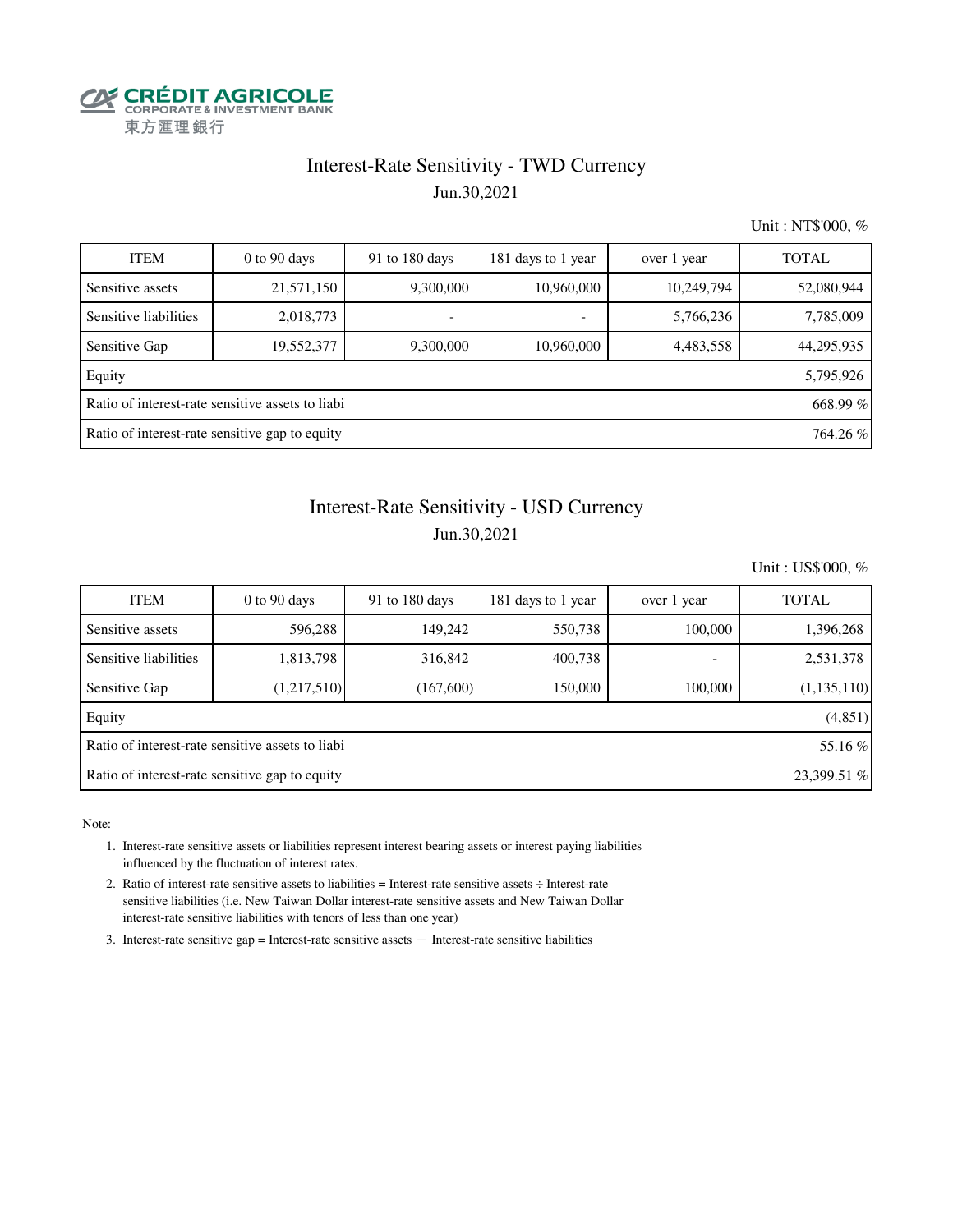

# Ratio of Profitability

Unit: %

| <b>ITEM</b>               |                   | Jun.30,2021 | Jun.30,2020 |
|---------------------------|-------------------|-------------|-------------|
| Ratio of return on assets | before income tax | $0.35\%$    | $0.51\%$    |
|                           | after incometax   | $0.20 \%$   | $0.44 \%$   |
| Ratio of return on equity | before income tax | 9.38%       | 15.48 %     |
|                           | after incometax   | 5.37 %      | 13.36 %     |
| Ratio of net income       |                   | 38.32 %     | 67.23 %     |

Note:

- 1. Ratio of return on assets = Income before income tax  $\div$  Average assets
- 2. Ratio of return on equity = Income before income tax  $\div$  Average equity
- 3. Ratio of net income = Income before income tax  $\div$  Total revenue
- 4. Income before income tax is the year-to-date accumulated income.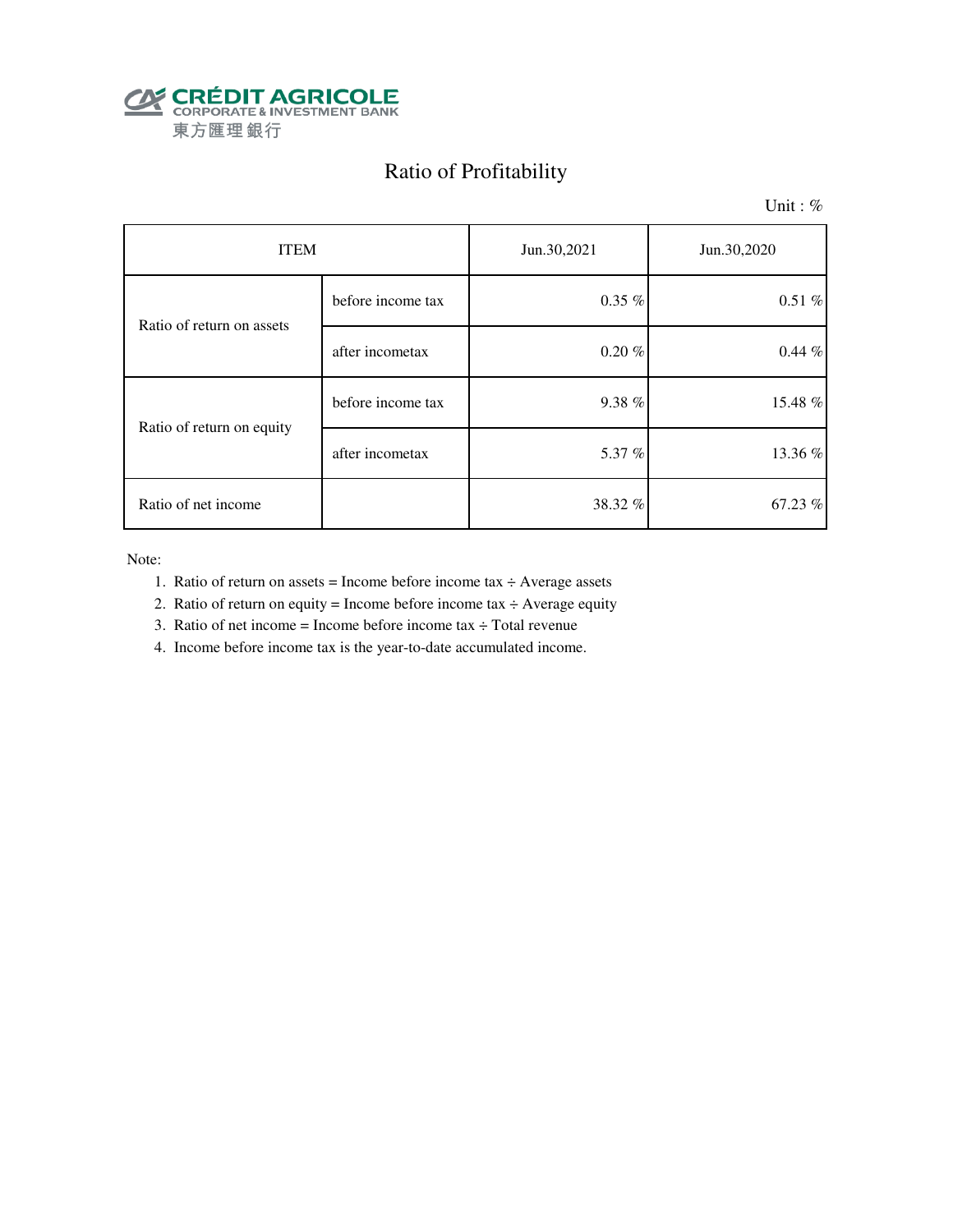

## Analysis of Assets and Liabilities by Maturity Date - TWD Currency Jun.30,2021

Unit : NT\$'000

|             |              | Amount for the remaining period to the maturity date |                 |                |                       |               |  |  |  |  |  |
|-------------|--------------|------------------------------------------------------|-----------------|----------------|-----------------------|---------------|--|--|--|--|--|
| <b>ITEM</b> | <b>TOTAL</b> | $0$ to 30 days                                       | $31$ to 90 days | 91 to 180 days | 181 days to<br>1 year | over 1 year   |  |  |  |  |  |
| Assets      | 502,931,322  | 119,731,791                                          | 118,498,241     | 106,844,561    | 115,627,080           | 42,229,649    |  |  |  |  |  |
| Liabilities | 512,702,875  | 109,036,740                                          | 135,897,860     | 105,068,333    | 96,402,017            | 66,297,925    |  |  |  |  |  |
| Gap         | $-9,771,553$ | 10,695,051                                           | $-17,399,619$   | 1,776,228      | 19,225,063            | $-24,068,276$ |  |  |  |  |  |

Note:

 1. The table includes only New Taiwan Dollar amounts (i.e. excludes assets and liabilities denominated in foreign currency).

## Analysis of Assets and Liabilities by Maturity Date - USD Currency Jun.30,2021

Unit : US\$'000

| <b>ITEM</b> | <b>TOTAL</b> | Amount for the remaining period to the maturity date |                 |                |                       |             |  |  |
|-------------|--------------|------------------------------------------------------|-----------------|----------------|-----------------------|-------------|--|--|
|             |              | $0$ to 30 days                                       | $31$ to 90 days | 91 to 180 days | 181 days to<br>1 year | over 1 year |  |  |
| Assets      | 29,701,037   | 5,731,524                                            | 6,566,477       | 4,380,709      | 5,717,094             | 7,305,233   |  |  |
| Liabilities | 30,180,816   | 6,718,282                                            | 5,593,495       | 4,615,869      | 5,960,529             | 7,292,641   |  |  |
| Gap         | $-479,779$   | $-986,758$                                           | 972,982         | $-235,160$     | $-243,435$            | 12,592      |  |  |

Note:

1. The table includes only U.S. Dollar amounts.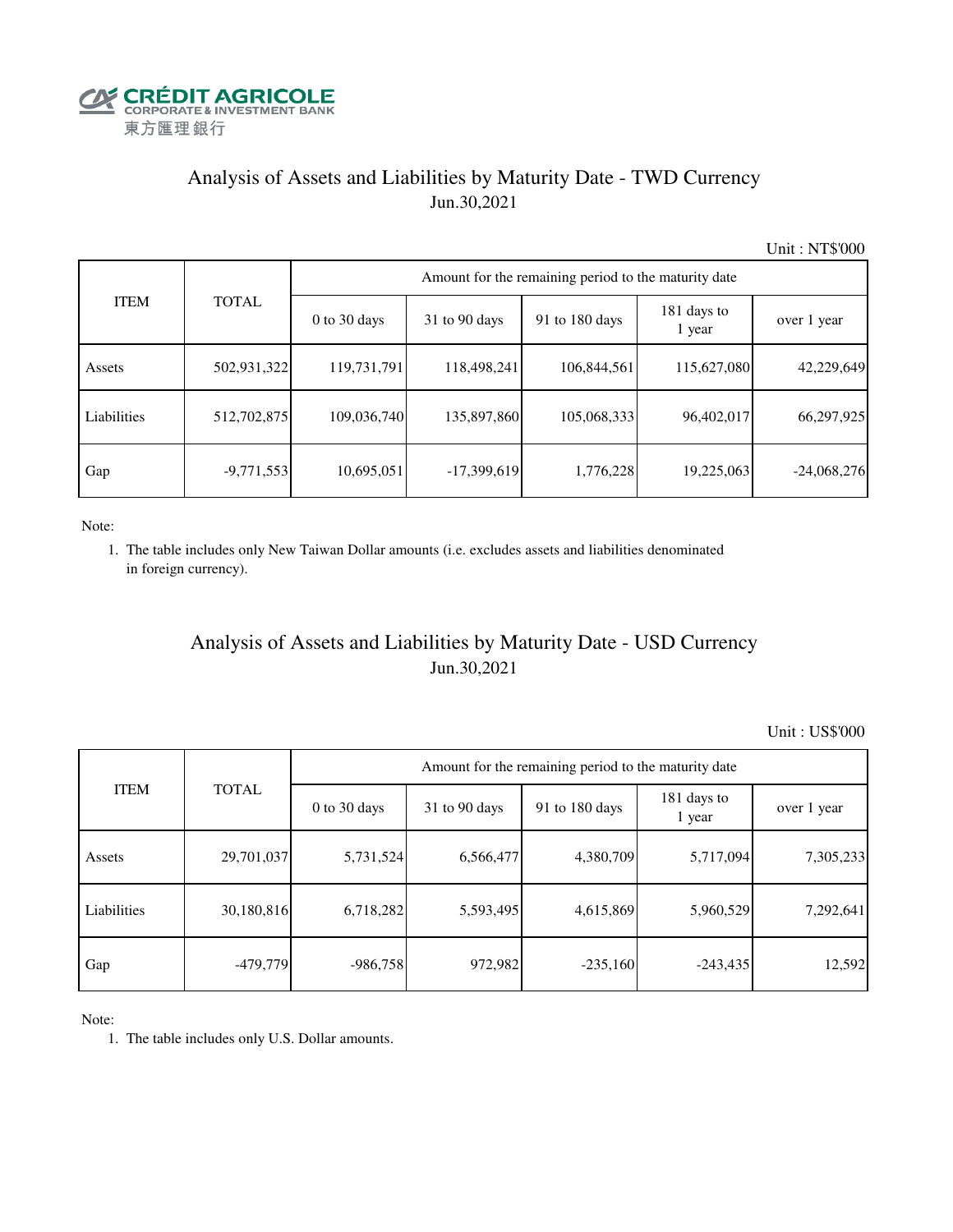**SECRÉDIT AGRICOLE**<br>
CORPORATE& INVESTMENT BANK<br>
東方匯理銀行

### Sale of Distressed Debt Information Jun.30,2021

1. Transcation information of distressed debt sale Unit: NT\$'000

| Transactio<br>n Date | Counterparty   Debt Component   Book Value   Selling Price |  | Gain/loss<br>from<br>disposal | Condition of<br>Agreement | Relationship<br>with counterparty |
|----------------------|------------------------------------------------------------|--|-------------------------------|---------------------------|-----------------------------------|
|                      |                                                            |  | -                             |                           |                                   |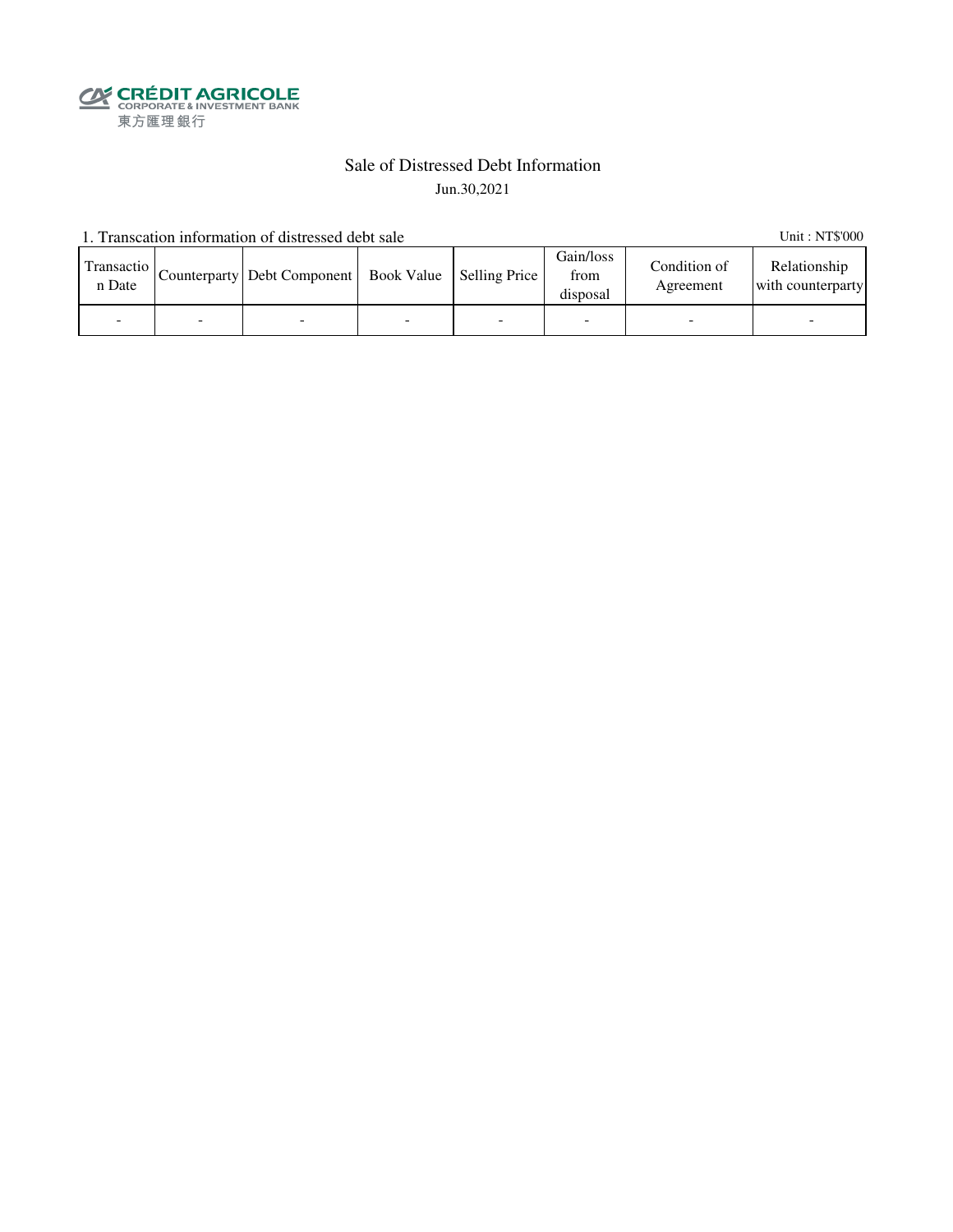

### Information of reinvestment business Jun.30,2021

Unit : NT\$'000

|                     | Main           |                   | Stockholdi   Investment          |       | Realized                                         | Conditions of share consolidation between the<br>company and its affiliated companies |                                 |                          |                                        |         |
|---------------------|----------------|-------------------|----------------------------------|-------|--------------------------------------------------|---------------------------------------------------------------------------------------|---------------------------------|--------------------------|----------------------------------------|---------|
| Investee<br>company | Locatio I<br>n | Operating<br>Item | ng ratio in<br>Closing<br>Period | Value | Gain/Loss in<br><b>Book</b><br>Current<br>Period | Current number<br>of stock holding                                                    | Pro Forma<br>number of<br>stock | of stock                 | Total<br>Number Stockholdin<br>g ratio | Remarks |
| -                   | -              | -                 | $\overline{\phantom{0}}$         | -     | $\overline{\phantom{a}}$                         | -                                                                                     |                                 | $\overline{\phantom{0}}$ |                                        |         |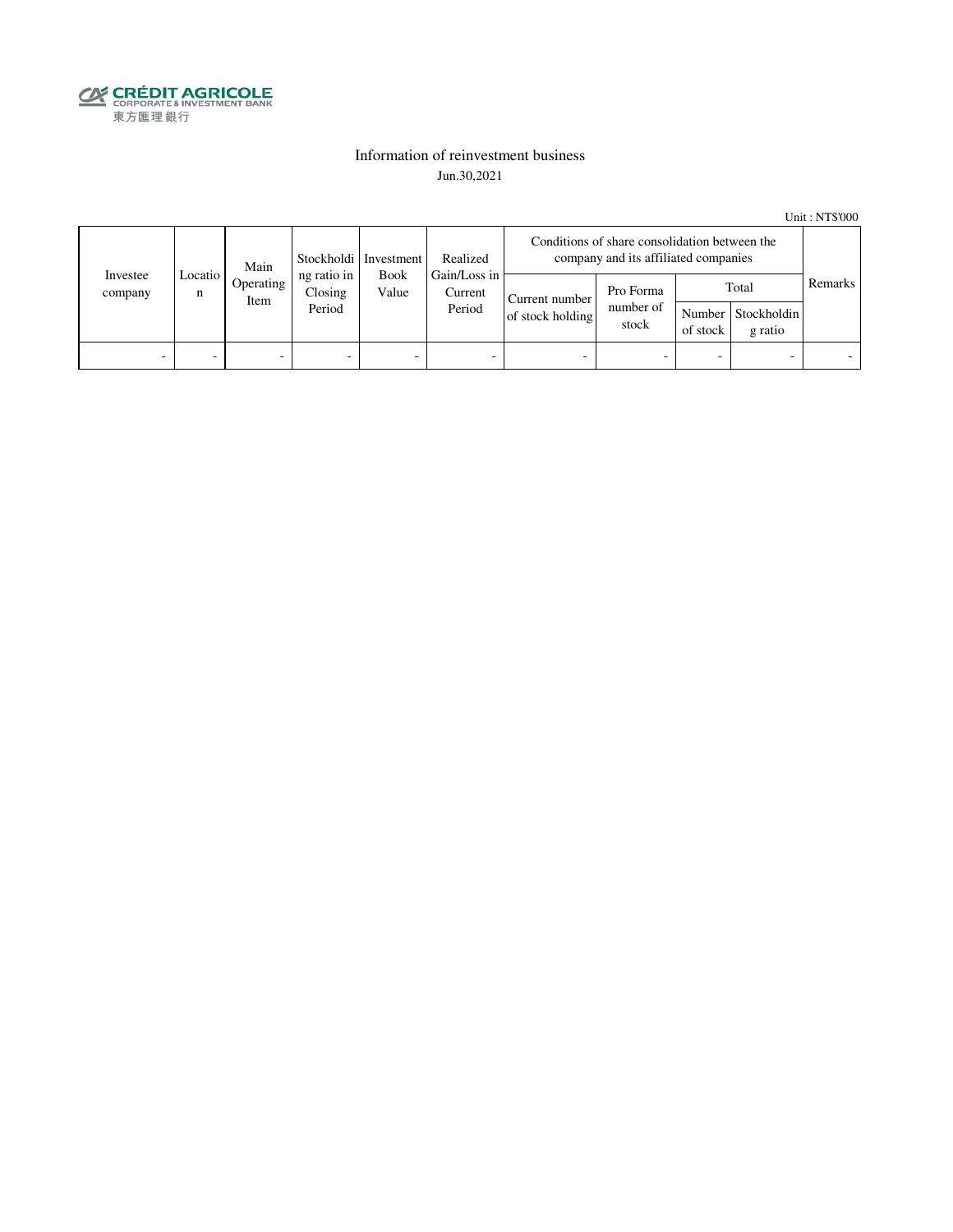

# Ratio of Deposits, Time Deposits and Foreign Currency Deposits to Total Deposits

Unit : NT\$'000, %

|                                | Jun.30,2021 | Jun.30,2020 |  |  |
|--------------------------------|-------------|-------------|--|--|
| Demand deposits                | 12,312,917  | 1,727,062   |  |  |
| % of Demand deposits           | 20.68 %     | 4.16%       |  |  |
| Time deposits                  | 47,226,642  | 39,838,663  |  |  |
| % of Time deposits             | 79.32 %     | 95.84%      |  |  |
| Foreign currency deposits      | 57,456,788  | 38,774,584  |  |  |
| % of Foreign currency deposits | 96.50 %     | 93.28%      |  |  |

Note:

1. % of Demand deposits = demand deposits  $\div$  total deposits ;

% of Time deposits = time deposits  $\div$  total deposits ;

- % of Foreign currency deposits = foreign currency deposits  $\div$  total deposits
- 2. Demand deposits and Time deposits include Foreign currency deposits and Treasury deposits.
- 3. Postal office deposits are excluded.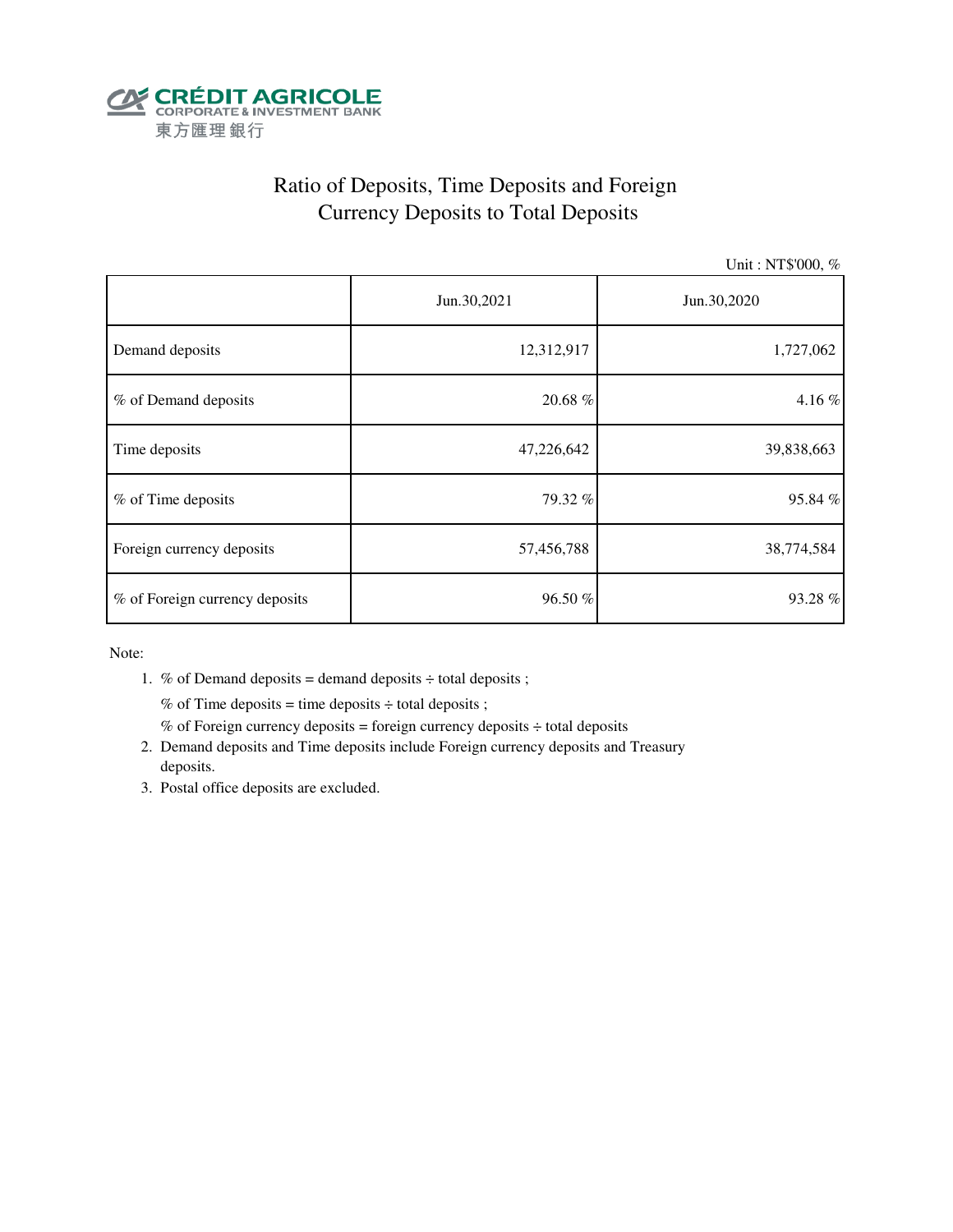

### Ratio of Small and Medium-Size Enterprise (SME) Loans

Unit : NT\$'000, %

|                     | Jun.30,2021<br>Jun.30,2020 |           |  |
|---------------------|----------------------------|-----------|--|
| <b>SME</b> Loans    |                            |           |  |
| % of SME Loans      | $0.00~\%$                  | $0.00~\%$ |  |
| Consumer Loans      |                            |           |  |
| % of Consumer Loans | $0.00~\%$                  | $0.00~\%$ |  |

Note:

1. % of SME Loans = SME Loans ÷ Total Loans;

% of Consumer Loans = Consumer Loans ÷ Total Loans

 2. Small and Medium-Size Enterprises (SME) are identified according to the definition promulgated by the Banking Bureau. 3. Consumer Loans include Housing Improvement Loans, Housing Improvement Loans, Car Loans, Car Loans, Car Loans, Car Loans, Car Loans, Car Loans, Car Loans, Car Loans, Car Loans, Car Loan

Employee Loans under Welfare Committee and other individual Consumer Loans.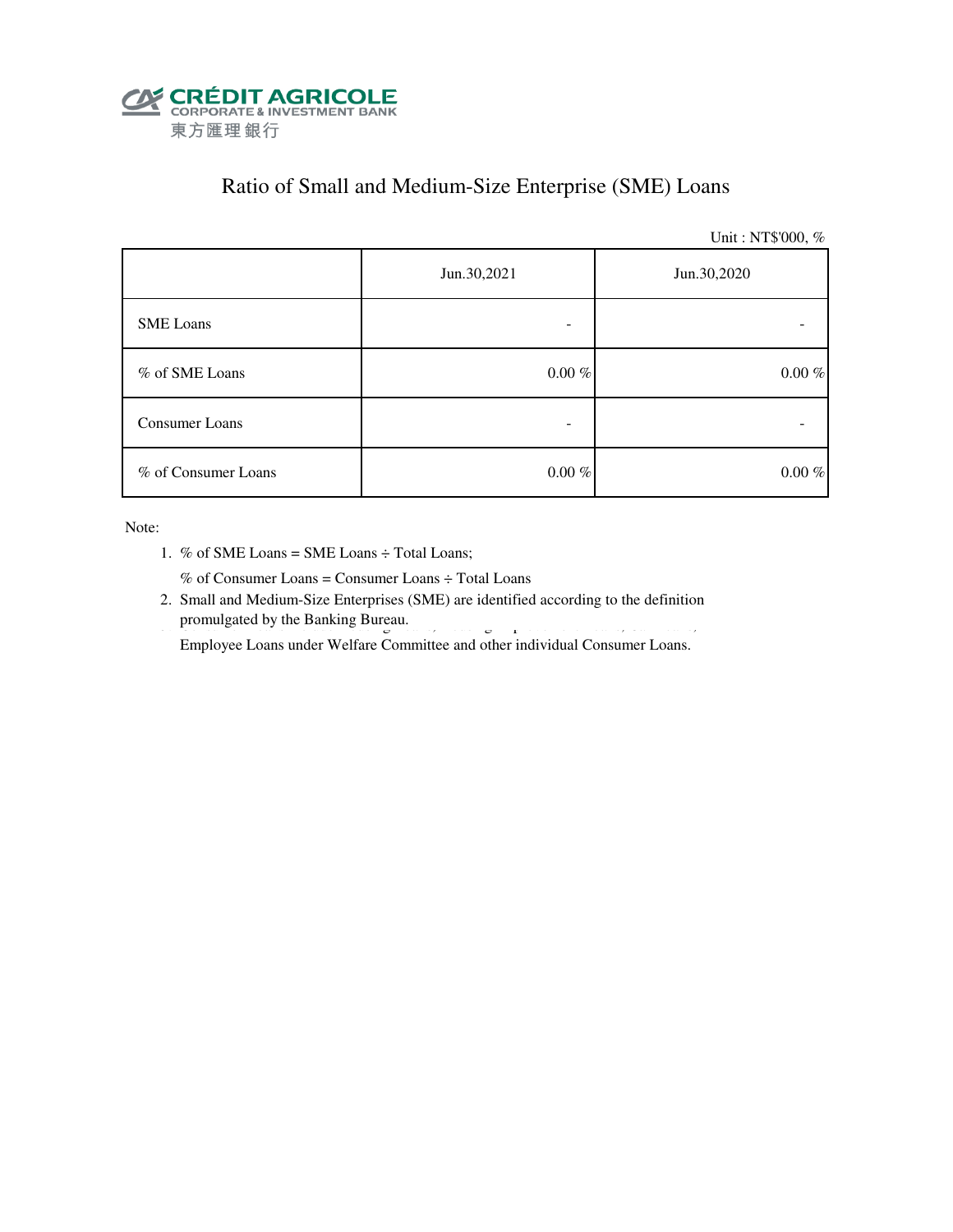

# Interest Bearing Assets and Interest Paying Liabilities

|                                                          |                    |                          |                    | Unit: NT\$'000, %        |  |
|----------------------------------------------------------|--------------------|--------------------------|--------------------|--------------------------|--|
|                                                          | Jun.30,2021        |                          | Jun.30,2020        |                          |  |
| <b>ITEM</b>                                              | Average<br>balance | Average<br>interest rate | Average<br>balance | Average<br>interest rate |  |
| Interest bearing assets                                  | 143,892,556        | $0.33\%$                 | 216,034,695        | $0.65\%$                 |  |
| Due from Central Bank, other branches<br>and other banks | 46, 427, 537       | $0.17 \%$                | 11,993,474         | $0.08~\%$                |  |
| Securities purchased                                     | 21,529,368         | $0.20 \%$                | 19,746,841         | $0.50\%$                 |  |
| A/R Forfaiting - without recourse                        | 7,367,285          | $1.17\%$                 | 7,119,682          | 1.30 %                   |  |
| Loans, discounted notes and bills                        | 68,568,366         | $0.48\%$                 | 177, 174, 698      | $0.70 \%$                |  |
| Interest paying liabilities                              | 55,452,713         | $0.14 \%$                | 117,368,391        | $0.58\%$                 |  |
| Due to banks and other branches                          | 46,274,415         | $0.11 \%$                | 79,299,680         | $0.12\%$                 |  |
| Deposits (demand deposits, time<br>deposits and NCD)     | 9,178,298          | $0.30 \%$                | 38,068,711         | 1.55 %                   |  |

Note:

1. Average balance is based on daily average balance of interest bearing assets or interest liabilities.

 2. Interest bearing assets or interest paying liabilities are disclosed in accordance with the chart of accounts or their nature.